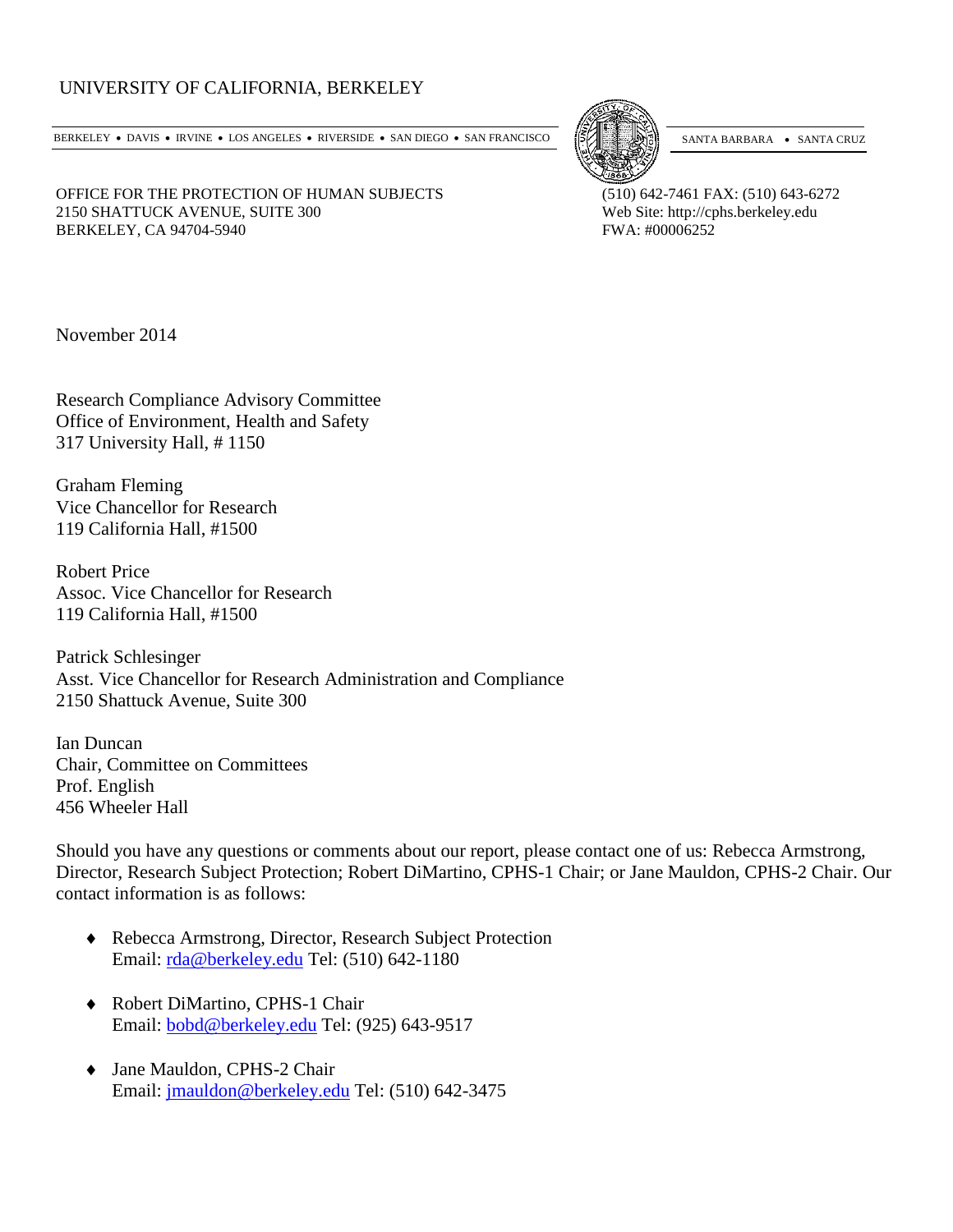Respectfully Submitted,

Robert DiMartino, O.D., M.S., F.A.A.O. Chair, Committee for Protection of Human Subjects (CPHS-1) Professor, School of Optometry

Sane Manlder

Jane Mauldon, Ph.D. Chair, Committee for Protection of Human Subjects (CPHS-2) Associate Professor, Goldman School of Public Policy

Enc. CPHS Membership Roster 2013-2014

Cc: Robert DiMartino, CPHS-1 Chair Jane Mauldon, CPHS-2 Chair Rebecca Armstrong, Director, Research Subject Protection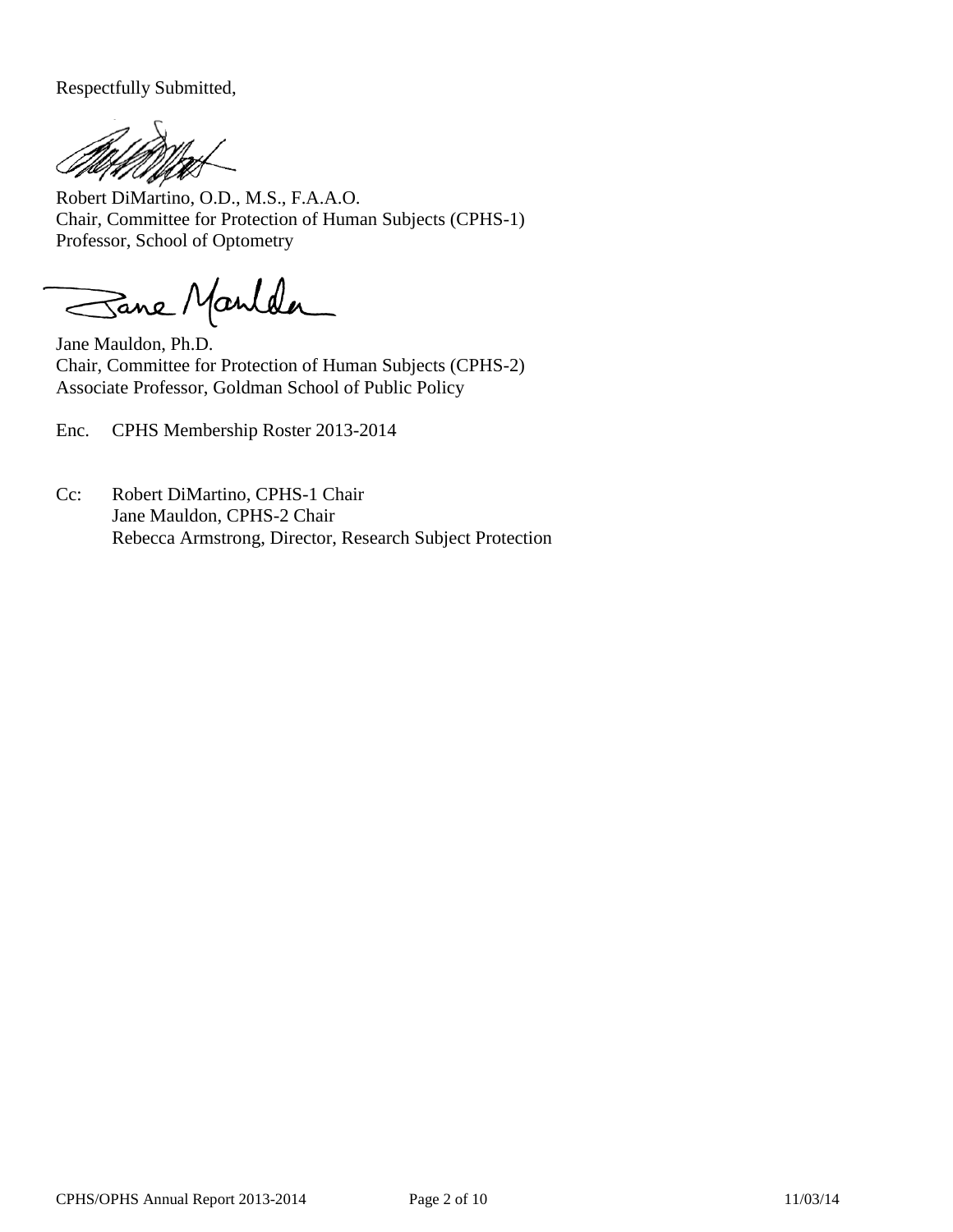#### **Report to the Research Compliance Advisory Committee**

# **I. Committee Title and Report Period**

Committee for Protection of Human Subjects - Report for July 1, 2013 - June 30, 2014

#### **II. Executive Summary**

In 2013-2014 the Office for Protection of Human Subjects (OPHS) and the Committee for Protection of Human Subjects (CPHS) reviewed and approved 1786 applications. Tani Prestage joined OPHS as Assistant Director in August 2013 and Melanie Hassel, IRB Coordinator, left OPHS in May 2014. OPHS workload in total number of protocols processed in the last five years overall continues to increase while the number of staff remains constant. This efficiency is the outcome of maintaining a highly skilled staff of IRB professionals.

In addition to serving research participants and investigators on this campus, CPHS is recognized as a leader in the human subjects protections profession for its provision of sound policy and guidelines for data use in the conduct of human subjects research. CPHS policy on Data Security is referenced in the Secretary's Advisory Committee on Human Research Protections (SACHRP) Considerations and Recommendations Concerning Internet Research and Human Subjects Research Regulations document. Additional contributions include CPHS's guidance on Internet Research, which is referenced in the Collaborative Institutional Training Initiative (CITI) human research Internet module.

#### **III. Committee Membership and Number of Meetings During the Report Period**

The Committee is comprised of two panels: CPHS–1, which reviews the majority of UCB biomedical research, and CPHS-2, which reviews social-behavioral research. CPHS-1 convened 10 times and CPHS-2 convened 8 times in this period.

CPHS-1 included 12 members and CPHS-2 included 10 members (the 2013-2014 CPHS Membership List is attached). Federal law requires that IRBs have at least one member who is not otherwise affiliated with the institution and who is not part of the immediate family of a person who is affiliated. Regulations also require that a non-scientist member, defined by our committee as a community member without scientific training or a faculty member from a department or school generally not associated with scientific research, be present at every meeting. Three members of CPHS are non-scientists, and three members are not affiliated with UCB.

Professor Robert DiMartino served as CPHS-1 Chair and Professor Jane Mauldon served as CPHS-2 Chair. Professor Oliver John served as CPHS-2 Vice Chair (there was not a Vice Chair for CPHS-1). OPHS Director Rebecca Armstrong served as a designated reviewer assisting with the expedited review of minor protocol amendments, continuing review/renewal applications, and deviations. Professor Shakar Kariv from the Haas School of Business served as designated reviewer for research involving the Haas School of Business eXperimental Social Science Laboratory (X-Lab).

#### **IV. Summary of Research Protocols Reviewed**

# **Approvals**

Human subjects research review activity for CPHS and OPHS (new submissions, continuing reviews, and amendment applications) increased by approximately 100 protocols for 2013-2014. Figure 1 shows the total number of applications approved over the last five years. Table 1 breaks down the applications approved over the same period of time based on the type of submission and level of review. These data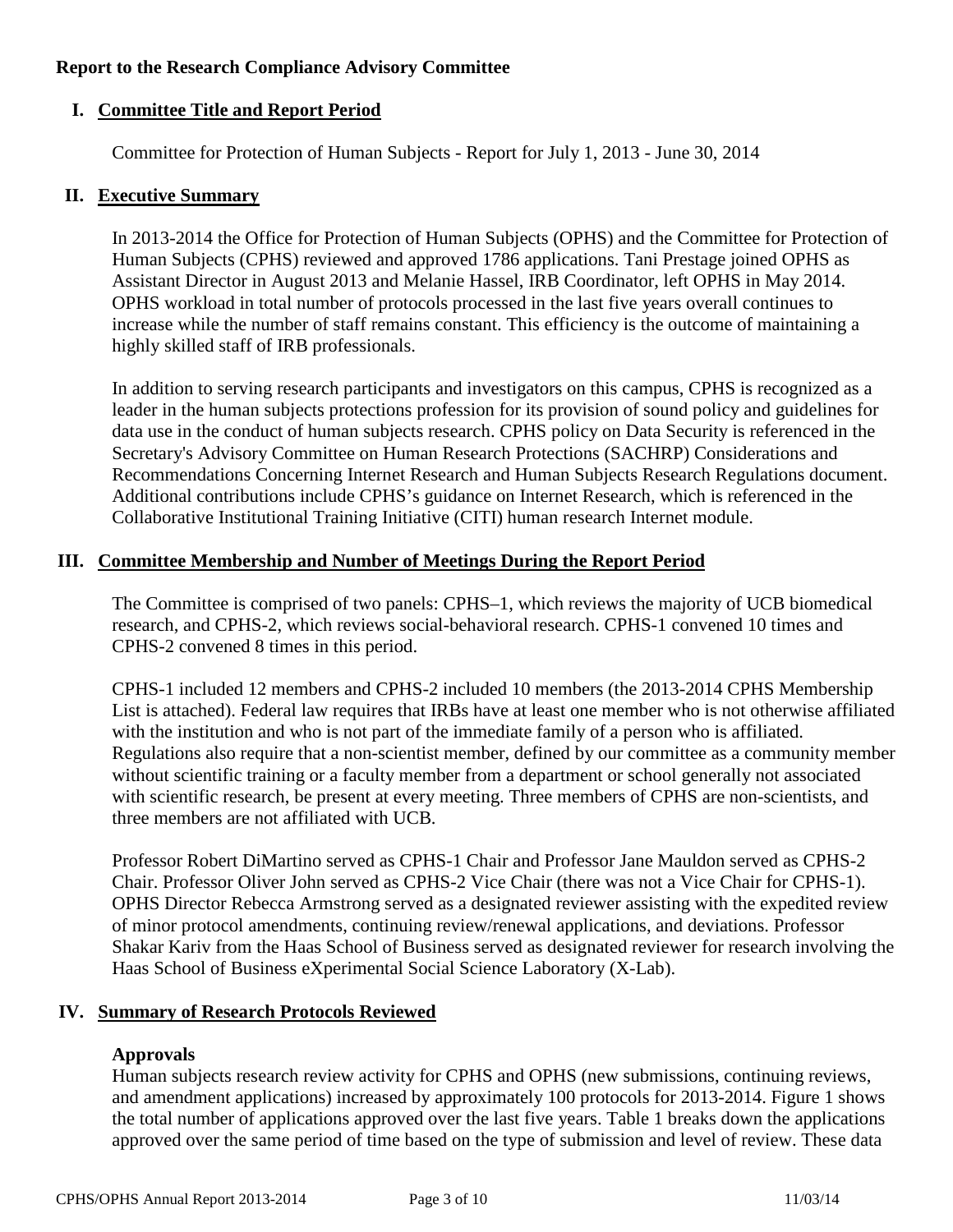exclude cases of potential noncompliance, adverse events, unanticipated problems, administrative actions, and withdrawn submissions.





# **TABLE 1. Types of applications approved over 5 years**

| <b>Reporting</b>       | 2009-2010 | 2010-2011 | 2011-2012 | 2012-2013 | 2013-2014 |
|------------------------|-----------|-----------|-----------|-----------|-----------|
| Period:                |           |           |           |           |           |
|                        |           |           |           |           |           |
| <b>New</b>             |           |           |           |           |           |
| Exempt:                | 211       | 198       | 181       | 210       | 205       |
| Expedited:             | 241       | 296       | 310       | 238       | 309       |
| Full Board:            | 71        | 55        | 29        | 27        | 29        |
| Total:                 | 523       | 549       | 520       | 475       | 539       |
|                        |           |           |           |           |           |
| Amendment*             |           |           |           |           |           |
| Exempt:                | 34        | 56        | 94        | 74        | 100       |
| Expedited:             | 371       | 363       | 480       | 500       | 494       |
| Full Board:            | 13        | 14        | 13        | 14        | 27        |
| Total:                 | 418       | 433       | 587       | 588       | 621       |
|                        |           |           |           |           |           |
| <b>Continuing</b>      |           |           |           |           |           |
| <b>Review</b>          |           |           |           |           |           |
| Expedited:             | 532       | 611       | 584       | 582       | 603       |
| Full Board:            | 36        | 41        | 38        | 43        | 23        |
| Total:                 | 568       | 652       | 622       | 625       | 626       |
|                        |           |           |           |           |           |
| <b>Total Activity:</b> | 1509      | 1634      | 1729      | 1688      | 1786      |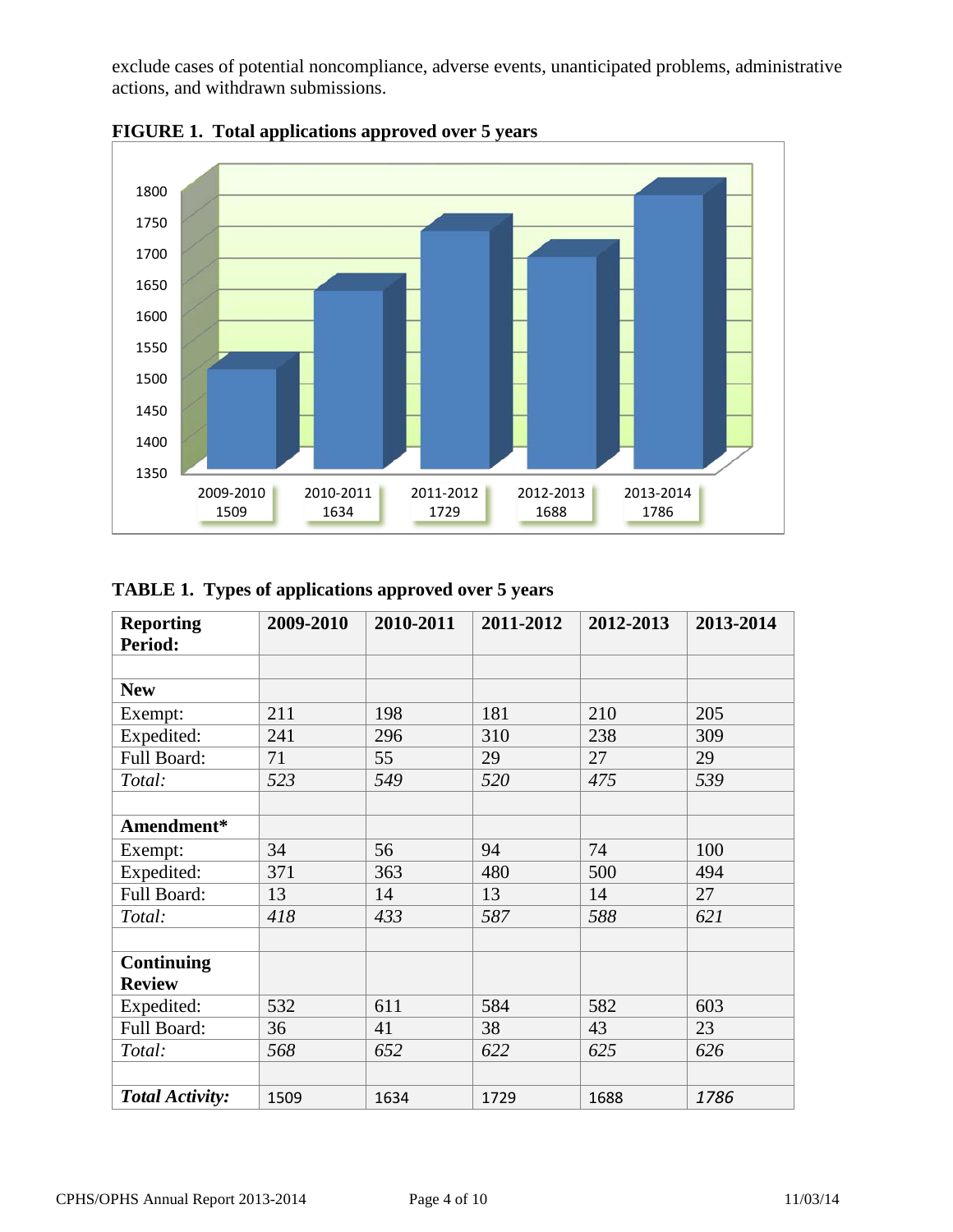# **Withdrawn applications**

Occasionally, applications are received by CPHS/OPHS and then later withdrawn from consideration. The majority of these are new applications. Table 2 shows applications withdrawn over the last four years by level of review. Out of the 125 applications that were withdrawn this year, 60 were new exempt applications, 64 were new expedited applications, and 5 were new full board applications. The remainder was comprised of amendments, continuing reviews, and deviation submissions.

| <b>Tribute</b> 2. <b>Typhications</b> with awn by it yet of Teview |           |           |           |           |  |  |  |
|--------------------------------------------------------------------|-----------|-----------|-----------|-----------|--|--|--|
| <b>Reporting Period</b>                                            | 2010-2011 | 2011-2012 | 2012-2013 | 2013-2014 |  |  |  |
|                                                                    |           |           |           |           |  |  |  |
| Exempt                                                             |           | 54        | 61        | 60        |  |  |  |
| Expedited                                                          | 77        |           | 65        | 64        |  |  |  |
| <b>Full Board</b>                                                  |           |           |           |           |  |  |  |
|                                                                    |           |           |           |           |  |  |  |
| Total:                                                             | 175       | 136       | 132       | 125       |  |  |  |

| TABLE 2. Applications withdrawn by level of review |  |  |
|----------------------------------------------------|--|--|
|                                                    |  |  |

#### **Adverse Events and Unanticipated Problems**

There were 28 potential unanticipated problems reported in the last year; however, none were determined to be unanticipated problems involving risk to subjects or others.

#### **Noncompliance**

Sixty-six (66) cases of potential noncompliance were reviewed in the last year, up from 36 (2012-2013), 22 (2011-2012), 29 (2010-2011), and 61 (2009-2010) in the preceding years. One case of serious noncompliance was reported to university officials, the Office for Human Research Protections (OHRP), and the program officer of the funding agency.

#### **Administrative actions**

OPHS makes "not human subjects research" (NHSR) determinations for researchers who need documentation (e.g., it is required by a sponsor or a journal). OPHS made 40 NHSR determinations in 2013-2014. This number reflects determinations that were made for applications that were submitted and does not include NHSR determinations that were made in response to inquiries received by phone or email.

OPHS also processes requests for one institution to rely on the IRB review of another. The process helps prevent duplicative IRB reviews of collaborative projects that involve more than one institution. Investigators can make use of the UC System Memorandum of Understanding (MOU) that permits one campus to rely on the IRB review of another. Outside of the UC system, investigators may establish an inter-institutional IRB Authorization Agreement (IAA) between UC Berkeley and the outside entity to rely on the review of another. Table 3 lists the number of MOUs and IAAs for the past four years.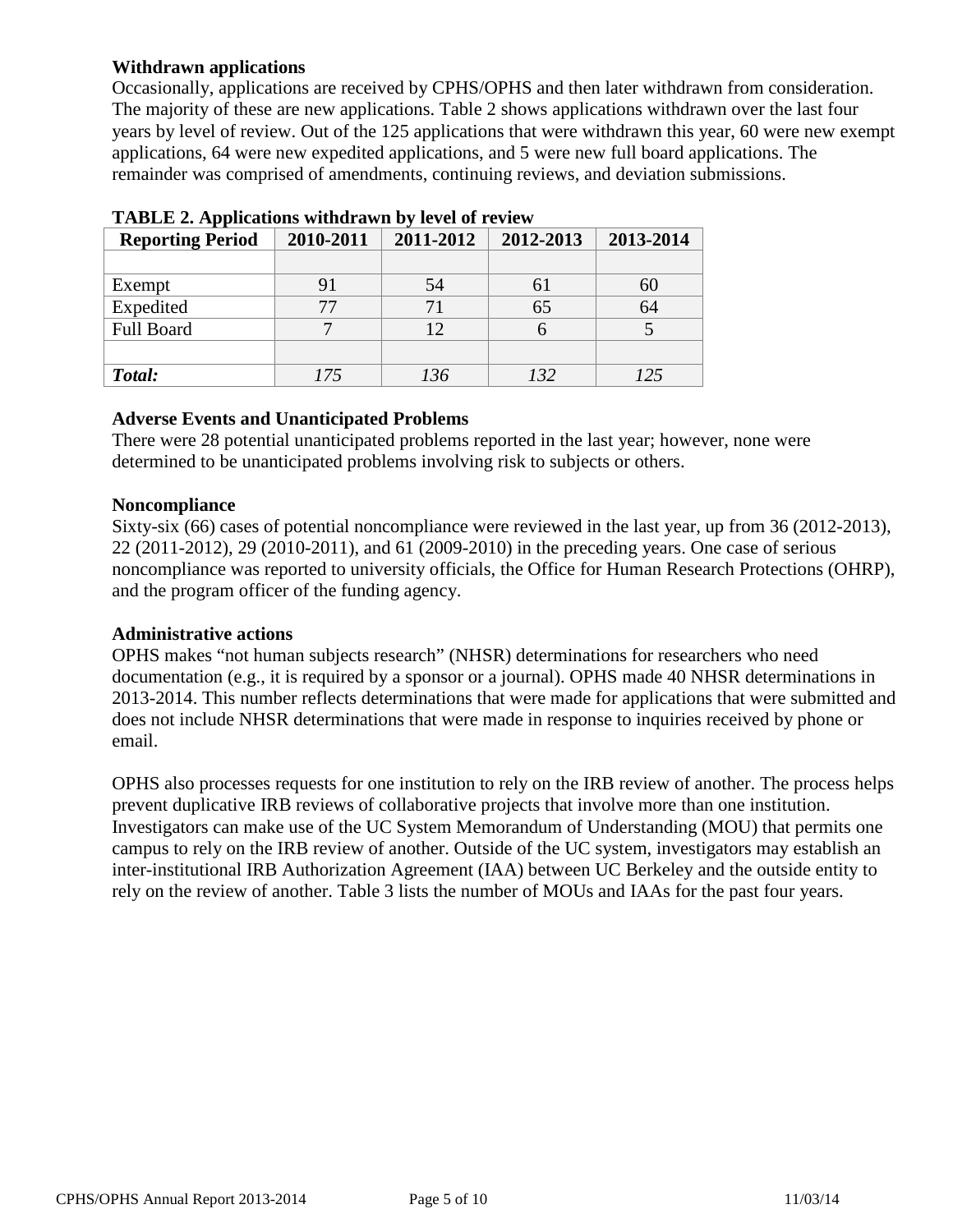|  |  |  | TABLE 3. Memoranda of Understanding and inter-institutional IRB Authorization Agreements |
|--|--|--|------------------------------------------------------------------------------------------|
|--|--|--|------------------------------------------------------------------------------------------|

| <b>Reporting Period</b>       | 2010-2011 | 2011-2012 | 2012-2013 | 2013-2014 |
|-------------------------------|-----------|-----------|-----------|-----------|
|                               |           |           |           |           |
| <b>Reliances under UC MOU</b> |           |           |           |           |
| <b>UCB</b> Reviewed           | 12        | 18        | 88        | 97        |
| <b>UCB Relied</b>             | 31        | 54        | 30        | 30        |
| Total:                        | 43        | 72        | 118       | 127       |
|                               |           |           |           |           |
| <b>Reliances under IAAs</b>   |           |           |           |           |
| <b>UCB</b> Reviewed           |           | 32        | 86        | 101       |
| <b>UCB Relied</b>             |           | 16        | 20        | 15        |
| <b>Total</b>                  |           | 48        | 106       | 116       |

#### **2013-2014 Turn-around times**

The tables below show the amount of time that a new application or amendment spent with CPHS/ OPHS and the amount of time spent with the investigator(s) between submission and approval. Time spent with CPHS/OPHS includes the time taken to assign the submission to an OPHS analyst, time the analyst spent on the preliminary review, and time spent by the convened IRB or designated reviewer. Time is measured in business days and a value of "0" indicates that action was taken by that party in less than 24 hours. Continuing review turnaround times are not included as they are processed by expiration date.

|                             |         | Days with<br><b>CPHS/OPHS</b> | Days with<br>Investigator(s) | <b>Total</b> |
|-----------------------------|---------|-------------------------------|------------------------------|--------------|
|                             | Range   | 0 to 142                      | 0 to 188                     |              |
| <b>Exempt</b>               | Median  | $\overline{4}$                | $\overline{2}$               |              |
|                             | Mode    | $\mathbf{1}$                  | $\overline{0}$               |              |
|                             | Average | 6.2                           | 10.1                         | 16.3         |
| <b>Expedited</b>            | Range   | 2 to 177                      | 0 to 261                     |              |
|                             | Median  | 29                            | 12                           |              |
|                             | Mode    | 19                            | $\Omega$                     |              |
|                             | Average | 33.2                          | 23.9                         | 57.1         |
| <b>Full</b><br><b>Board</b> | Range   | 13 to 221                     | $0$ to $100$                 |              |
|                             | Median  | 28                            | 19                           |              |
|                             | Mode    | 27                            | 46                           |              |
|                             | Average | 41.6                          | 26.6                         | 68.1         |

# **Table 4. Turn-around times for new applications**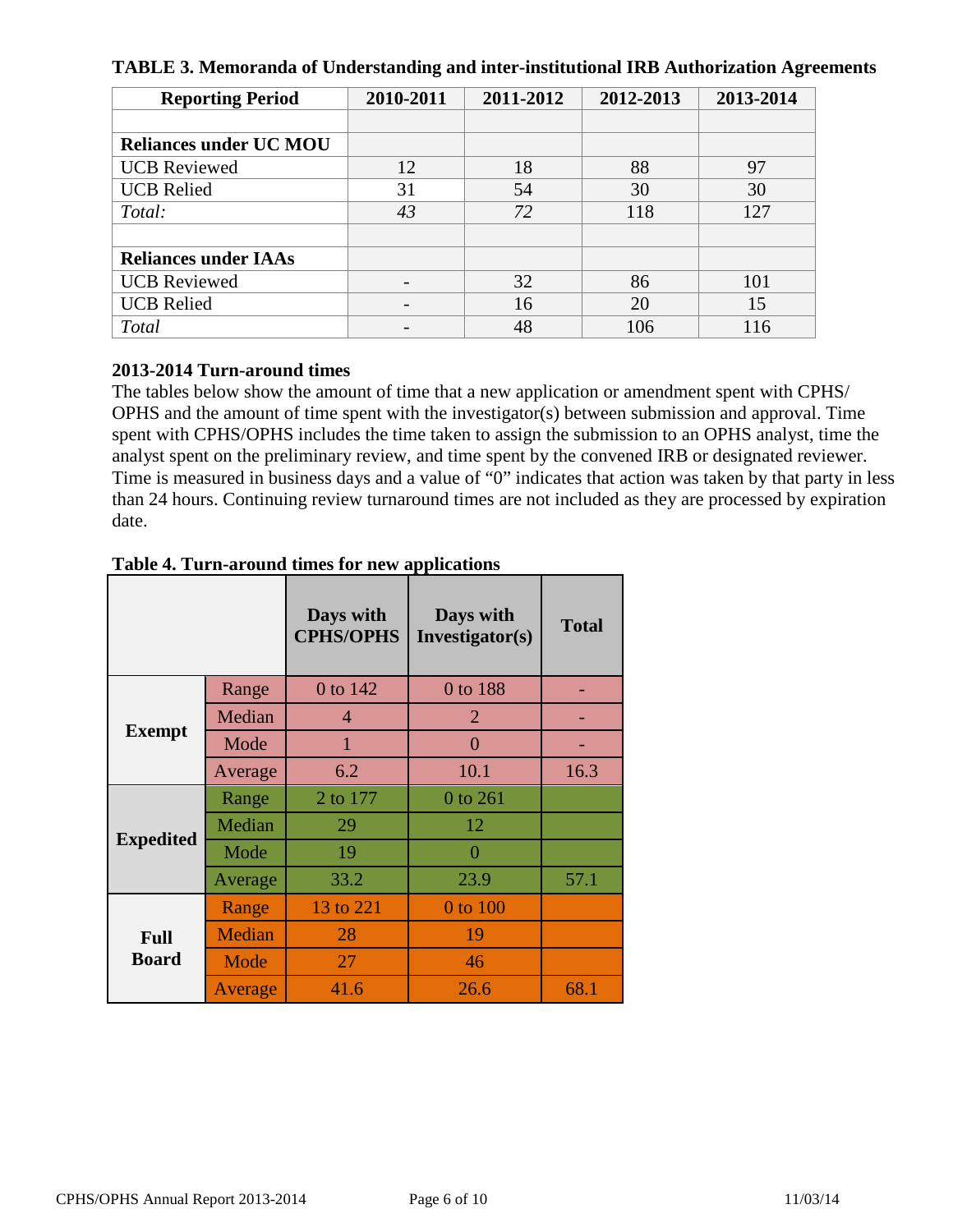|                  |         | Days with<br><b>CPHS/OPHS</b> | Days with<br>Investigator(s) | <b>Total</b>   |
|------------------|---------|-------------------------------|------------------------------|----------------|
|                  | Range   | 0 to 43                       | $0$ to $62$                  |                |
|                  | Median  | $\overline{2}$                | $\Omega$                     |                |
| <b>Exempt</b>    | Mode    | $\mathbf{1}$                  | 0                            |                |
|                  | Average | 3.2                           | 3.7                          | $\overline{7}$ |
|                  | Range   | 0 to 102                      | $0$ to $168$                 |                |
|                  | Median  | 6                             | 0                            |                |
| <b>Expedited</b> | Mode    | 6                             | $\Omega$                     |                |
|                  | Average | 8.7                           | 5.3                          | 14             |
|                  | Range   | 0 to 112                      | 0 to 237                     |                |
| <b>Full</b>      | Median  | 6                             | $\cup$                       |                |
| <b>Board</b>     | Mode    | 6                             | 0                            |                |
|                  | Average | 10.2                          | 11.3                         | 21.5           |

**Table 5. Turn-around times for amendments**

#### **Significant details for 2013-2014 research**

- *Social-behavioral vs. biomedical research:* 75% of protocols (new and continuing review applications) approved were for social-behavioral research.
- *International research:* 23% of the protocols reviewed and approved included international sites.
- *Federally funded research:* 28% of the protocols reviewed and approved indicated that they were supported by federal funds.
- *Research with vulnerable populations:* 38% of the protocols reviewed and approved included vulnerable populations. Figure 2 shows the percentages of the different vulnerable populations amongst all protocols reviewed and approved in 2013-2014.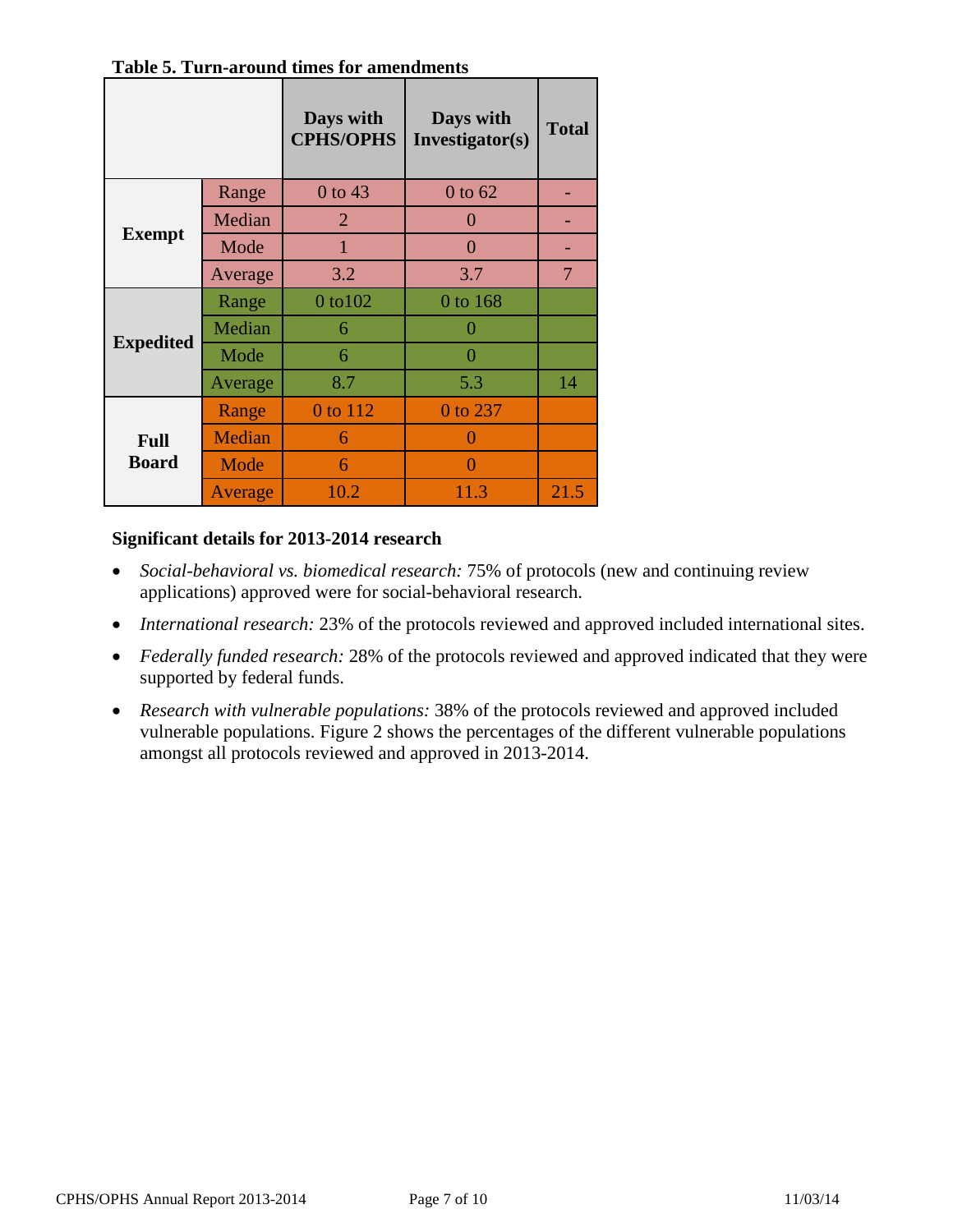

# **V. New Laws, Regulations, and Standards**

The Office for Human Research Protections (OHRP) revised its FAQ regarding compensation to allow, in some circumstances, remuneration to subjects for risks associated with their participation in research, and compensation as an acceptable motive for some individuals agreeing to participate in research.

In August 2013, the Food and Drug Administration published *[Guidance for IRBs, Clinical Investigators,](http://www.fda.gov/downloads/RegulatoryInformation/Guidances/UCM328855.pdf?source=govdelivery)  and Sponsors: [IRB Responsibilities for Reviewing the Qualifications of Investigators, Adequacy of](http://www.fda.gov/downloads/RegulatoryInformation/Guidances/UCM328855.pdf?source=govdelivery)  [Research Sites, and the Determination of Whether an IND/IDE Is Needed](http://www.fda.gov/downloads/RegulatoryInformation/Guidances/UCM328855.pdf?source=govdelivery)*. The guidance assists those involved in research with determining if their research involves FDA-regulated products and if so, what the requirements are.

In May 2014 the Food and Drug Administration published *[Guidance for IRBs, Clinical Investigators,](http://www.fda.gov/downloads/RegulatoryInformation/Guidances/UCM398613.pdf?source=govdelivery&utm_medium=email&utm_source=govdelivery)  [and Sponsors: Considerations When Transferring Clinical Investigation Oversight to Another IRB](http://www.fda.gov/downloads/RegulatoryInformation/Guidances/UCM398613.pdf?source=govdelivery&utm_medium=email&utm_source=govdelivery)*. The guidance discusses responsibilities and requirements involved when a clinical investigation review is transferred from one institution's IRB to another.

# **VI. New or Modified Campus Procedures and Programs**

#### **UCB "flexible continuing review period" reaches anniversary**

CPHS began issuing three (3)-year approval periods for qualifying protocols on June 1, 2013. For the fiscal year, 25% of the initial and continuing full board reviews were approved for a 3-year period, and 72% of the initial and continuing expedited reviews were approved for a 3-year period. To qualify for a 3-year approval period, a study must not be greater than minimal risk, under federal funding or oversight, have a sponsor requiring annual review, be FDA-regulated, have an NIH Certificate of Confidentiality, or include researchers with a financial conflict of interest.

#### **UCB updates human subjects research training requirements**

CPHS significantly revised its Training and Education policy, expanding education requirements for research personnel. In addition to students, faculty (with some exceptions), staff, and post-docs engaged in human subjects research must complete either the biomedical or social-behavioral human research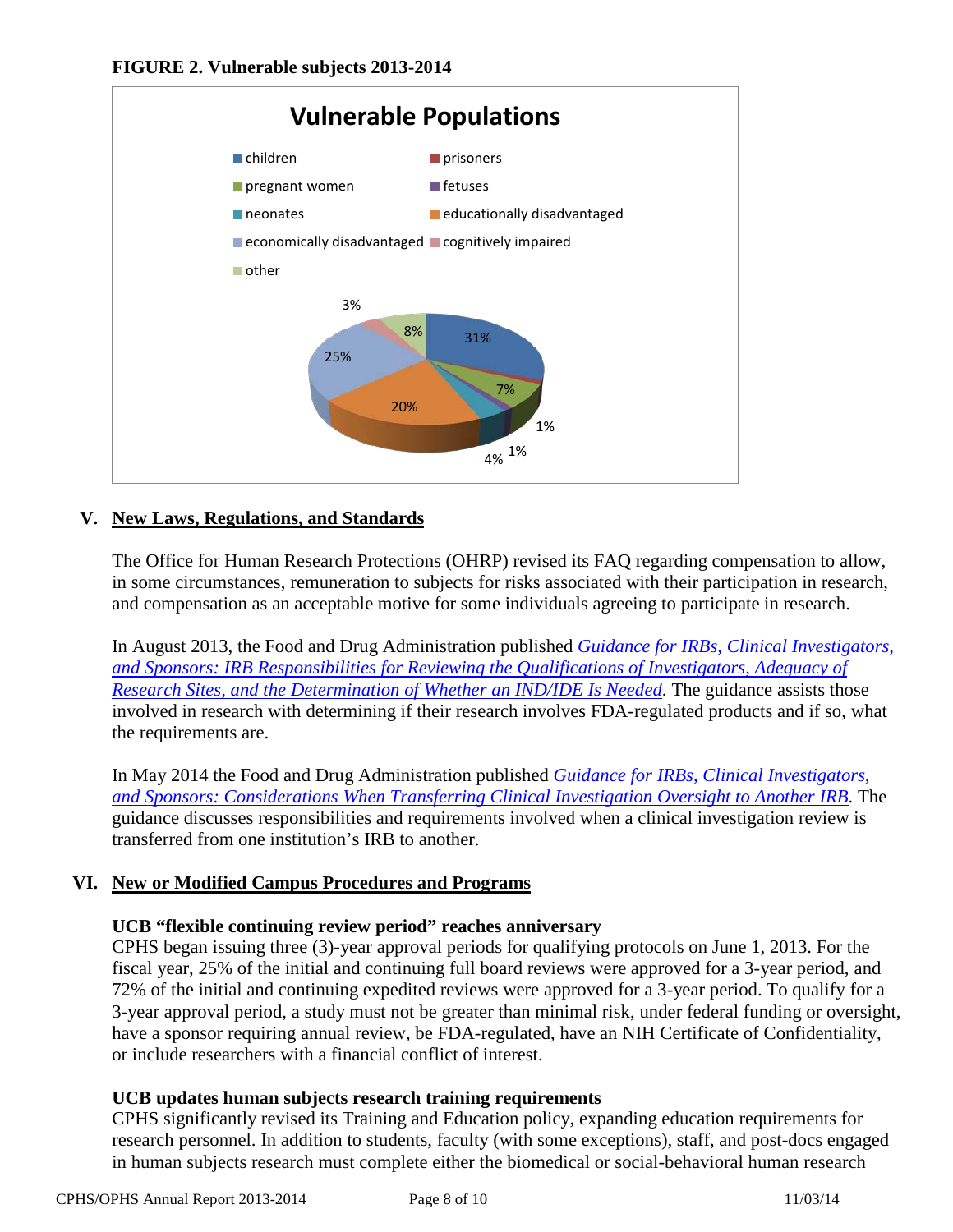course through the online Collaborative Institutional Training Initiative (CITI), depending upon which is most germane to the research. Please reference Section 1.1 of the CPHS policy [Training and Education](http://cphs.berkeley.edu/policies_procedures/ga102.pdf) to view the new requirements.

#### **OPHS publishes first newsletter**

OPHS launched the first edition of its CPHS/OPHS online newsletter, *UC Berkeley Human Research News*, in January 2014. With analyst Louise Tipton as editor, the newsletter includes regulatory updates, a report on student research, and features highlighting UCB researchers. A second edition is planned for Fall 2014.

#### **CPHS Guidelines**

OPHS and CPHS developed/updated the following guidelines for investigators:

- [Amendments](http://cphs.berkeley.edu/datasecurity.pdf)
- [Clinical Laboratory Testing in Human Subjects Research](http://cphs.berkeley.edu/datasecurity.pdf)
- [Data Security Guidelines and Matrix](http://cphs.berkeley.edu/datasecurity.pdf)
- [Deception and Incomplete Disclosure in Research](http://cphs.berkeley.edu/deception.pdf)
- [Exempt Research](http://cphs.berkeley.edu/exempt.pdf)
- [Internet-Based Research](http://cphs.berkeley.edu/internet_research.pdf)
- [Recruitment](http://cphs.berkeley.edu/recruitment.pdf)
- [Secondary Analysis of Existing Data](http://cphs.berkeley.edu/secondarydata.pdf)
- [Student Investigators Guide](http://cphs.berkeley.edu/student.html)
- Undergraduates: Ethical [Issues in Undergraduate Research Activities with Human Participants](http://cphs.berkeley.edu/ethical_undergrad_research.pdf)
- Undergraduates: [Guidance on Designing Undergraduate-Initiated Research Activities](http://cphs.berkeley.edu/guidance_undergrad_research.pdf)

#### **CPHS Policies and Procedures**

OPHS and CPHS developed/updated the following policies:

- [Amendment Review](http://cphs.berkeley.edu/policies_procedures/rr404.pdf)
- [Composition of the IRB](http://cphs.berkeley.edu/policies_procedures/or201.pdf)
- [Continuing Review](http://cphs.berkeley.edu/policies_procedures/rr403.pdf)
- [Data Security](http://cphs.berkeley.edu/policies_procedures/ga106.pdf)
- **[IRB Meeting Administration](http://cphs.berkeley.edu/policies_procedures/fo303.pdf)**
- [IRB Member Conflict of Interest](http://cphs.berkeley.edu/policies_procedures/ga104.pdf)
- [IRB Membership](http://cphs.berkeley.edu/policies_procedures/or202.pdf)
- [IRB Reliance](http://cphs.berkeley.edu/policies_procedures/rr412.pdf)
- [Review for a Determination of Exemption](http://cphs.berkeley.edu/policies_procedures/fo302.pdf)
- [Suspension and Termination of Human Subjects Research](http://cphs.berkeley.edu/policies_procedures/rr409.pdf)
- [Training and Education](http://cphs.berkeley.edu/policies_procedures/ga102.pdf)

#### **VII. Agency Inspections and Enforcement Actions**

The Food and Drug Administration conducted a not-for-cause inspection of UCB's active FDAregulated research, focusing in depth on device studies, in November 2013. Three deviations were cited on FDA Form 483. As a result, CPHS made minor updates to policies and procedures and some researchers were required to modify consent documents and/or protocols as a result of the observations. In addition, CPHS members underwent continuing education regarding FDA-regulated research.